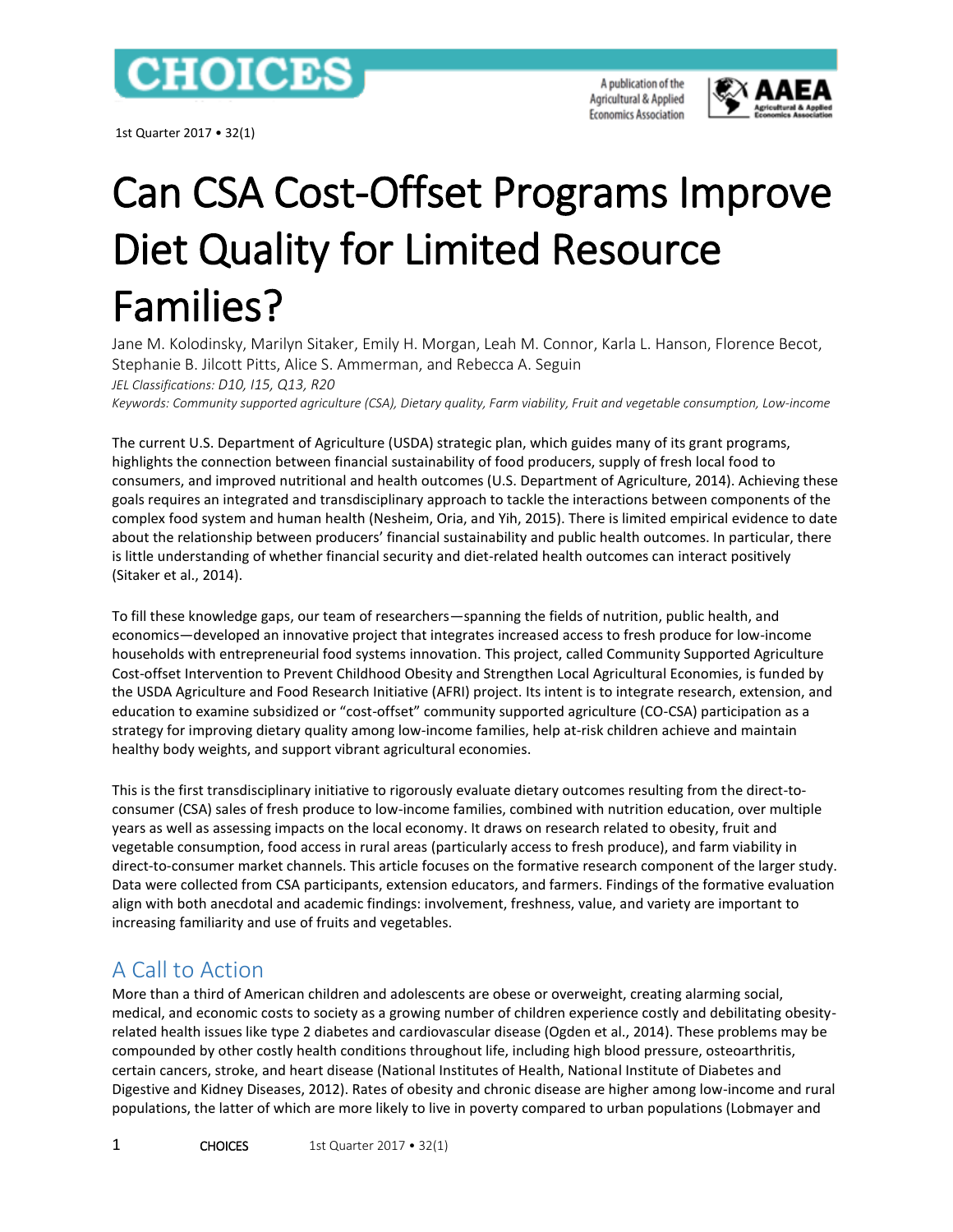Wilkinson, 2002; Gamm et al., 2003; U.S. Department of Agriculture, Economic Research Service, 2014). Yet Americans currently eat less than two-thirds of the recommended amounts of fruit and vegetables, as well as lower than recommended levels of nutrient-dense dark green and orange vegetables (U.S. Department of Agriculture and U.S. Department of Health and Human Services, 2010).

Individuals with low socioeconomic status, food insecurity, and rural residence have even lower levels of fruit and vegetable consumption, partly due to less access to fresh, affordable foods (U.S. Department of Agriculture and U.S. Department of Health and Human Services, 2010; Guenther et al., 2006; Bowman, 2007; Lallukka et al., 2010; Hanson and Conner, 2014; Lutfiyya, Chang, and Lipsky, 2012; Liu et al., 2012; Larson, Story, and Nelson, 2009).

### Fruit and Vegetables Contribute to Good Health

Moderate evidence suggests that increasing fruit and vegetable consumption in adults can lead to weight loss when combined with reduced consumption of energy-dense foods, which may be effective in maintaining a healthy weight (Boeing et al., 2012; Mytton et al., 2014). *E*vidence of an association between fruit and vegetable consumption and weight development in children and adolescents is much weaker, but some observational and epidemiological studies have shown that consuming more fruits and vegetables is associated with lower body weight in children (Boeing et al., 2012; Tohill et al., 2004; Lin and Morrison, 2002). When substituted for energydense foods or combined with other strategies—such as increasing physical activity—increased fruit and vegetable consumption may prevent weight gain or promote weight maintenance (Ledoux, Hingle., and Baranowski, 2011; Rolls, Ello-Martin, and Tohill, 2004).

These relationships are important considerations for long-term child obesity prevention because we know that behaviors established in childhood and adolescence often persist into adulthood and that parental eating behavior is a potent influence on children's diets (Kelder et al., 1994; Mikkilä et al., 2004; Poti, Duffey, and Popkin, 2014). Collectively, this evidence supports integrated, family-based strategies for childhood obesity prevention that include increasing access to and consumption of fruits and vegetables, which can displace energy-dense foods and beverages.

#### CSAs Contribute to Good Health and Healthy Economies

Like other direct-to-consumer outlets, CSAs have the potential to improve physical and financial access to fresh produce (Cooley and Lass, 1998). CSAs allow consumers pay upfront for a "share" of a farmer's crop, receiving fresh produce regularly as it is harvested during the growing season. CSA produce can cost significantly less than similar types and amounts of produce bought at the grocery store (Perez, Allen, and Brown, 2003; Russell and Zepeda, 2008; Brehm and Eisenhauer, 2008). However, findings on the profitability of CSAs to the farmer are contradictory: In some cases CSAs are more profitable than wholesale accounts but, in others, farmers reported dissatisfaction with economic returns (Stagl, 2002; Jablonski, Perez-Burgos, and Gomez, 2011).

CSA membership has been associated with increased willingness to try new produce and greater consumption of meals at home (Russell and Zepeda, 2008; Andreatta, Rhyne, and Dery, 2008). It may also result in increases in the quantity and variety of fruits and vegetables consumed by CSA members (Russell and Zepeda, 2008; Uribe, Winham, and Wharton, 2012; Allen et al., 2016). Though logistical barriers to CSA share pick up and unfamiliarity with some CSA vegetables are reported by low-income families as rationale for lower participation, CSAs may be feasible and acceptable to low-income participants under the right conditions.

Subsidized CSA shares, convenient pick-up locations, and complementary nutrition education are strategies that researchers and educators have employed to increase participation among low-income families with children (Hayden and Buck, 2012; Healthy Food for All, 2014; Northeast Organic Farming Association of Vermont, 2014; Harnack et al., 2016; Quandt et al., 2013; Hoffman et al., 2012). Farmers can use a variety of strategies to help potential limited-resource members overcome income barriers, including accepting Supplemental Nutrition Assistance Program benefits (SNAP), payment plans, working shares, subsidies from grants or full-pay members, low-cost shares, transportation assistance, and bartering (Forbes and Harmon, 2008). Farmers have been shown to benefit from CSAs via improved financial security, decreased time and money spent on marketing (particularly during their growing season), and reduced production costs (Saulny, 2008; Stagl, 2002; LeRoux et al., 2010; Sabih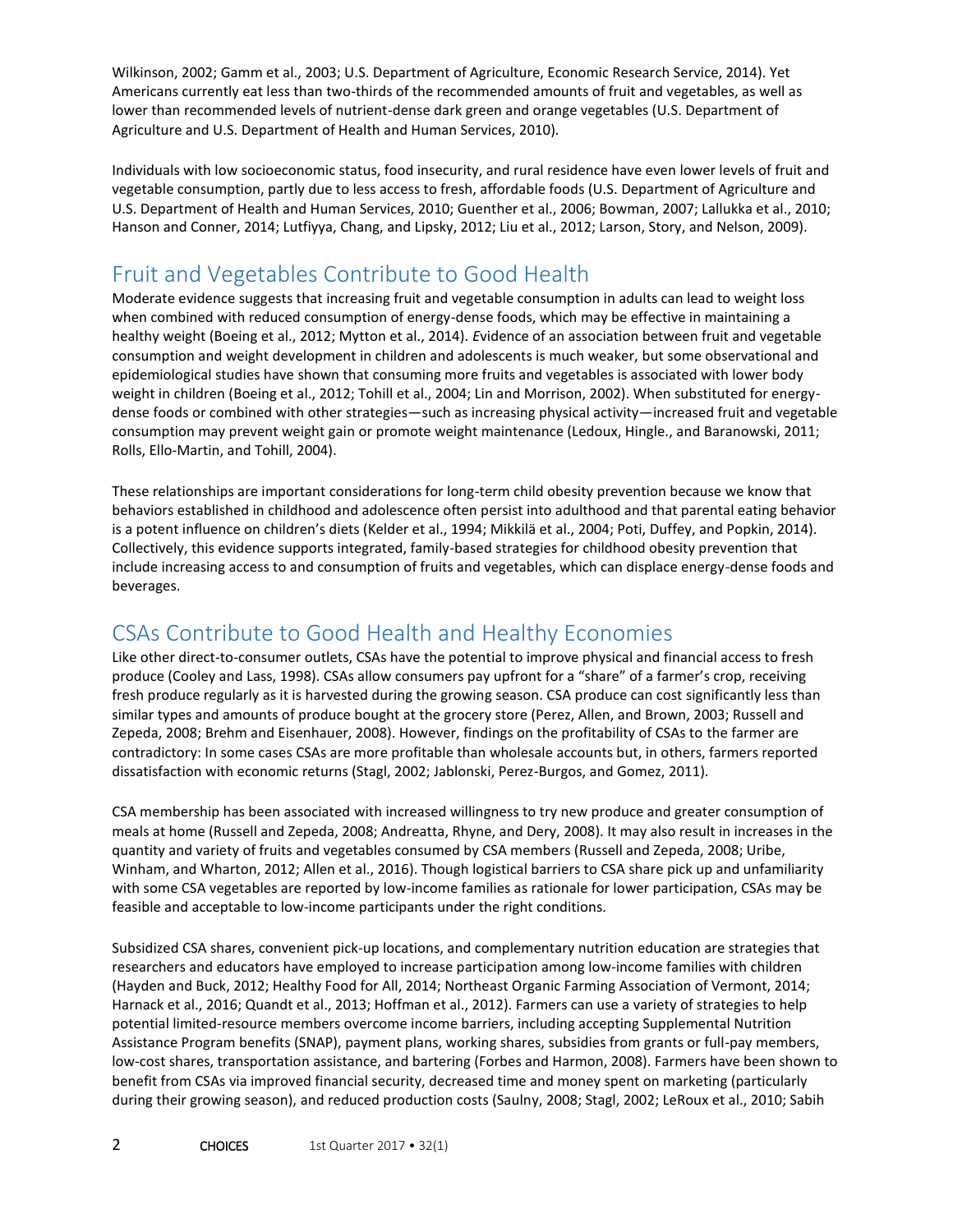and Baker, 2000; Cohen and Derryck, 2011; Jablonski, Perez-Burgos, and Gomez, 2011; Hardesty, 2010). By accommodating low-income participants through share subsidies, farmers can potentially expand their market reach.

Recent studies have shown positive changes in attitudes and consumer behavior toward fruit and vegetables among low-income CSA members (Harnack et al., 2016; Quandt et al., 2013; Hoffman et al., 2012) and among CSA members in general (Curtis, Allen and Ward, 2015). Nonetheless, aside from the rigorous dietary outcome measures reported in Harnack et al. (2016), who studied subsidized incentives for fruit and vegetable purchases, there is limited empirical evidence for the benefits of longer-term CSA membership on dietary quality, particularly among low-income families (McCormack et al., 2010; Hedden, 2011). Similarly, the economic impact of CO-CSAs on farm profitability has not been adequately studied.

#### Can CSA Cost-Offset Programs Prevent Childhood Obesity and Strengthen Local Agricultural Economies?

The formative research presented here includes participation in CSAs with different business models in New York, North Carolina, Vermont, and Washington. The quantity and value of direct-to-consumer sales varies considerably across the states and communities participating in this research and captures most of the range of variation in sales seen across the United States. Direct-to-consumer sales are consistently high across all Vermont counties; New York and Washington both have some counties with lower and some with higher direct-to-consumer sales; overall, North Carolina counties have lower direct-to-consumer sales (Low et al., 2015).

Between 2007 and 2012, all four states have seen areas of growth, stability, and decline in direct-to-consumer sales. By including multiple states and three U.S. regions, we aim to increase the likelihood that our research results will be relevant and transferable nationally to other communities trying to increase farmer viability and decrease childhood obesity by increasing fruit and vegetable consumption through direct-to-consumer markets.

We used formative research methods to develop an increased understanding of CSA beliefs, perceptions, and practices among key intervention stakeholder groups. This method leads to proper targeting and appropriate strategies for the intervention, which began during the 2016 growing season. We performed qualitative interviews in each of the four intervention states with twenty-four CSA farmers, forty-one parents in low-income households, and twenty community health educators. We chose respondents using sampling matrices to ensure that they represented a diversity of characteristics (such as farm experience with cost offset mechanisms and children of appropriate age in low-income households) that were of relevance to the intervention.

These interviews described the perceived benefits, opportunities, consequences, and barriers to the CO-CSA model and the proposed intervention. We used these findings to design the intervention, guided by emergent themes related to (i) general beliefs and attitudes about produce and farming, (ii) perceptions of CSAs, and (iii) perceptions of successful nutrition education curricula.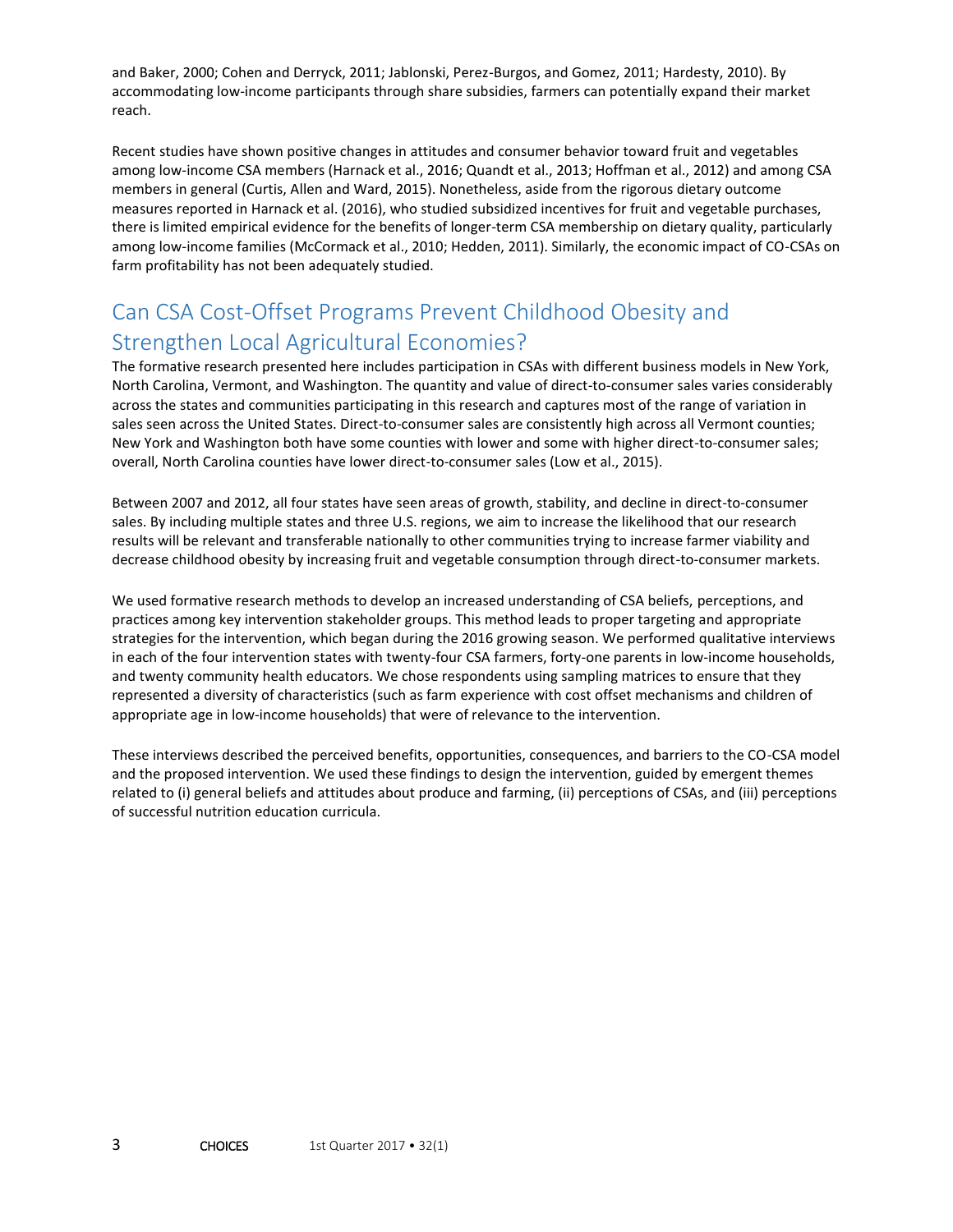

## Multiple States and Multiple Disciplines Add Complexity

A transdisciplinary team with a breadth of perspectives requires deep discussion and consideration of the benefits and drawbacks of quasi-experimental comparison as opposed to randomized control designs, the appropriate level of randomization (individual versus community), and a host of measurement issues. Some of these challenges are outlined in the literature (Hamermesh, 2001; Kolodinsky et al., 2009; Kolodinsky and Goldstein 2011; Sturm, 2005; McKinnon et al., 2009). This consideration has allowed us to create a rigorous research design that integrates these perspectives and meets the demands of many fields.

A randomized experimental design with a delayed-intervention control group will maximize our ability to rigorously measure program impacts on low-income households while meeting high ethical standards for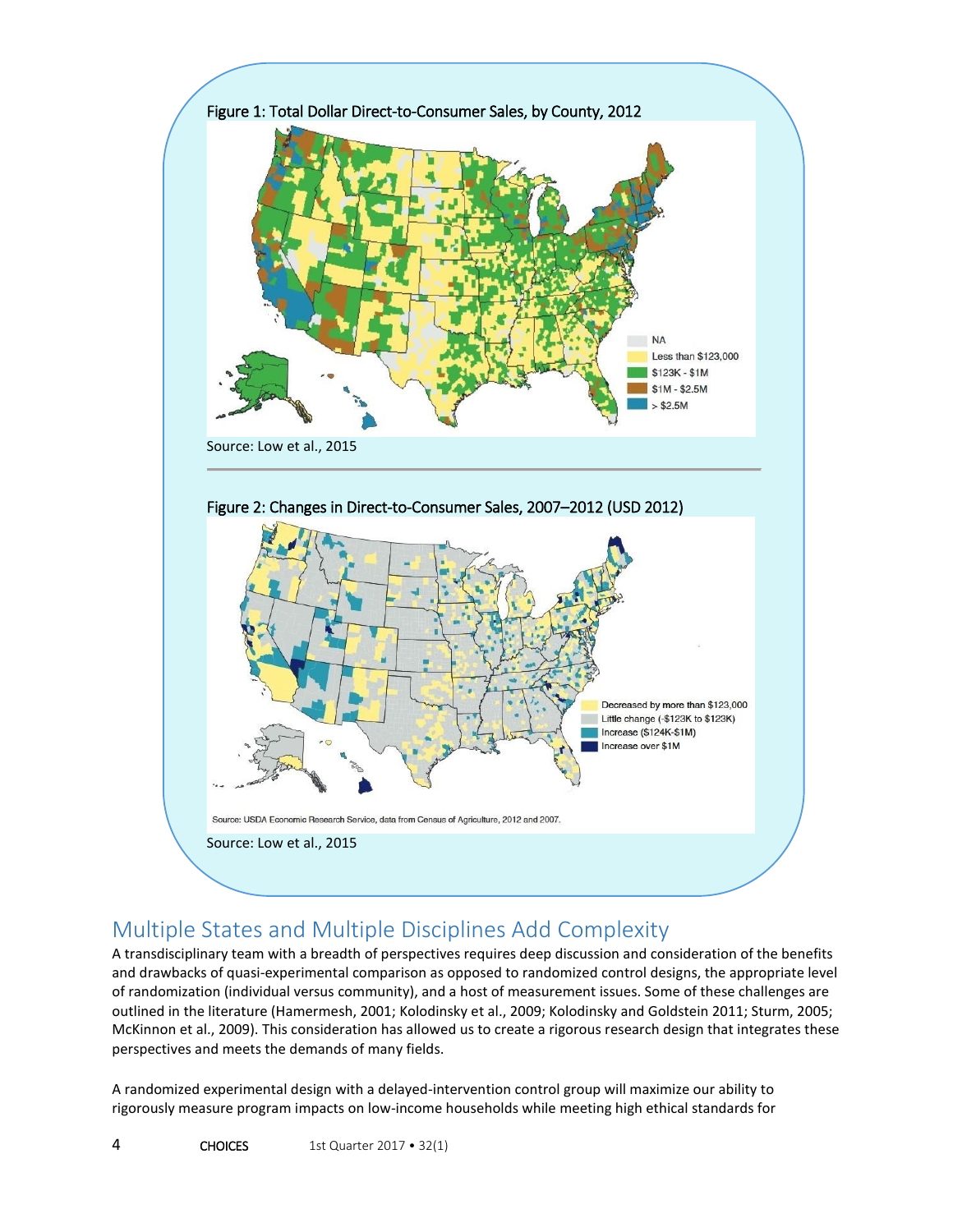responsible community nutrition research (allowing all participants to ultimately benefit from the program). Individual 1:1 randomization is implemented within community clusters to produce equivalent intervention and control groups while also acknowledging that agriculture requires planning well in advance of the CSA season and that our CSA partner farms need to know how many shares are required in each year of the longitudinal intervention study.

Our data collection approach attempts to capture a broad range of information; therefore, we have employed a diverse array of data collection methods, including qualitative interviews and focus groups; longitudinal quantitative on-line surveys; in-person physical measurements of children and adults; on-line completion of 24 hour dietary recalls for children; on-line and paper process evaluation surveys from educators and participants; skin carotenoid measures using new, non-invasive technology; and end-of season interviews with farmers, educators, and participant parents. These multiple data sources provide a range of perspectives.

The rationale for integrating different disciplines in food system research has been clearly articulated, but there is limited evidence on food systems programs and policies that align with nutrition goals. Looking to the future, this project seeks to generate new evidence on what programs best serve the needs of both low-income families and local agricultural economies. In addition to studying impacts, the practical, real-world nature of this project will facilitate the development of a nuanced understanding of the incentives and disincentives for farmers and consumers in a CO-CSA model. Our team designed evaluation instruments collaboratively and iteratively to shed light on a range of implementation factors, including the perspectives of key stakeholders on how the intervention is working. Information gathered will help identify areas where targeted action could enhance nutrition and health as well as economic outcomes. We plan to share our program experiences so that others may benefit from what we learn.

Many opportunities exist for researchers in agriculture, nutrition, health, and community development to interact in projects such as this, which require deep inquiry, reflection, and problem-solving. All study materials—from data collection instruments to participant reminder messages and our logo—have been developed and refined collectively, and issues that have arisen have been resolved through discussion and critical reflection among research team members and institutions. The extended project time frame (five years) allows us to grow together while working on a tangible project that demands diverse expertise and perspectives.

#### For More Information

- Allen IV, J. E., J. Rossi, T. A. Woods, T. A., and A. F. Davis. 2016. "Do Community Supported Agriculture Programmes Encourage Change to Food Lifestyle Behaviours and Health Outcomes? New Evidence from Shareholders." *International Journal of Agricultural Sustainability* 15: 70–82.
- Andreatta, S., M. Rhyne, and N. Dery. 2008. "Lessons Learned from Advocating CSAs for Low-Income and Food Insecure Households." *Southern Rural Sociology* 23: 116–148.
- Boeing, H., A. Bechthold, A. Bub, .S. Ellinger, D. Haller, A. Kroke, E. Leschik-Bonnet, M. J. Müller, H. Oberritter, M. Schulze, P. Stehle, and B. Watzi. 2012. "Critical Review: Vegetables and Fruit in the Prevention of Chronic Diseases." *European Journal of Nutrition* 51: 637–663.
- Bowman, S. 2007. "Low Economic Status Is Associated with suboptimal intakes of Nutritious Foods by Adults in the National Health and Nutrition Examination Survey 1999–2002." *Nutrition Research* 27: 515–523.
- Brehm, J. M., and B. W. Eisenhauer. 2008. "Motivations for Participating in Community- Supported Agriculture and Their Relationship with Community Attachment and Social Capital." *Southern Rural Sociology* 23: 94–115.
- Cohen, N., and D. Derryck. 2011. "Corbin Hill Road Farm Share: A Hybrid Food Value Chain in Practice." *Journal of Agriculture, Food Systems, and Community Development* 1(4): 85–100.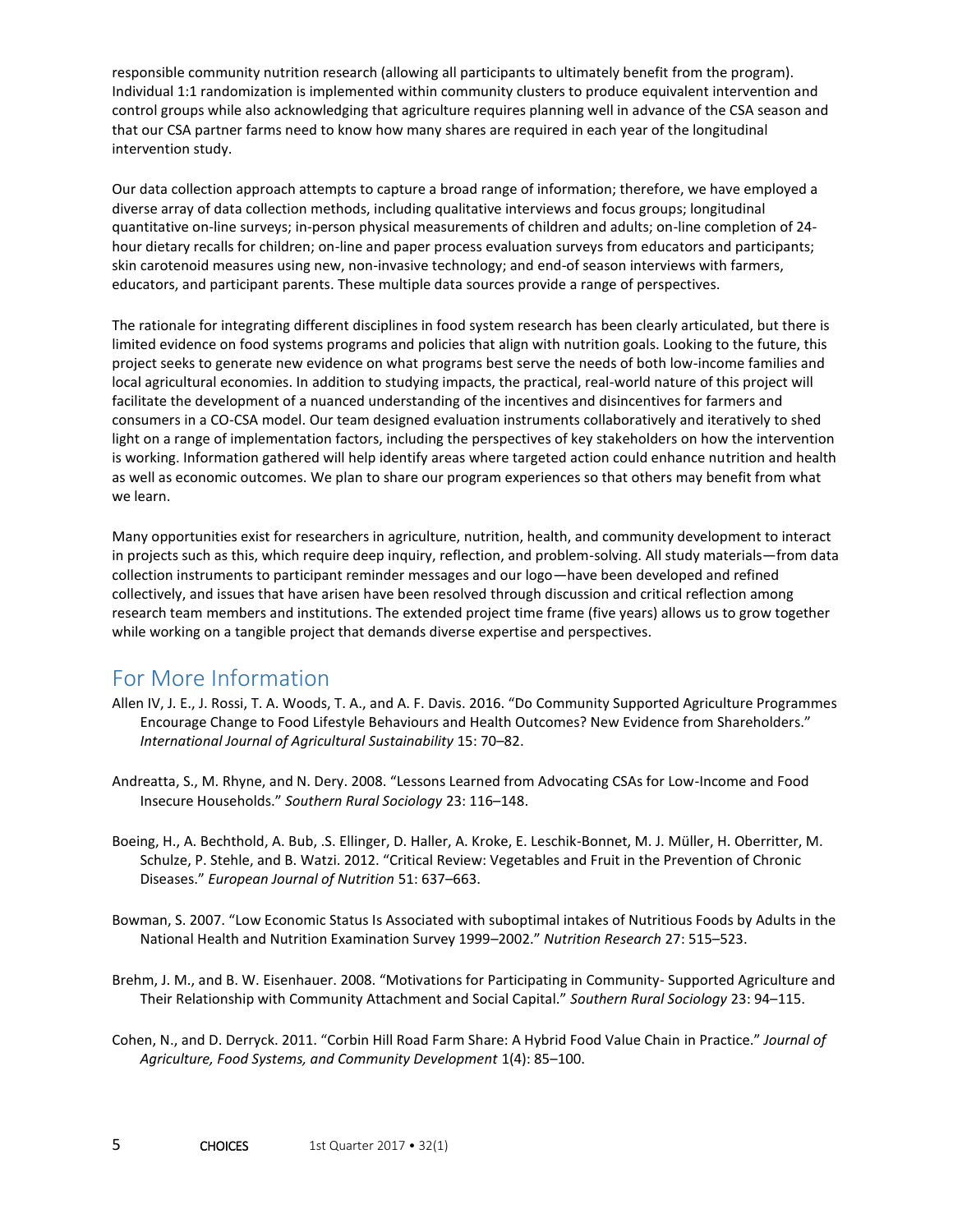- Cooley, J. P., and D. A. Lass. 1998. "Consumer Benefits from Community Supported Agriculture Membership." *Review of Agricultural Economics* 20: 227–237.
- Curtis, K. R., K. Allen, and R. A. Ward. 2015. "Food Consumption, Attitude, and Behavioral Change among CSA Members: A Northern Utah Case Study." *Journal of Food Distribution Research* 46(2): 3–16.
- Forbes, C. B., and A. H. Harmon. 2008. "Buying into Community Supported Agriculture: Strategies for Overcoming Income Barriers." *Journal of Hunger and Environmental Nutrition* 2(2–3): 65–79.
- Gamm, L., L. Hutchison, B. Dabney, and A. Dorsey. 2003. *Rural Healthy People 2010*. Volume 2. College Station, TX: Texas A&M University, School of Public Health, Southwest Rural Health Research Center. Available online: <https://sph.tamhsc.edu/srhrc/rhp2010.html>
- Guenther, P., K. Dodd, J. Reedy, and S. Krebs-Smith. 2006. "Most Americans Eat Much Less than Recommended Amounts of Fruits and Vegetables." *Journal of the American Dietetic Association* 106: 1371–1379.
- Hamermesh, D. "Time to Eat: Household Production under Increasing Income Inequality." *American Journal Agricultural Economics* 89: 852–853.
- Hanson, K. L., J. Kolodinsky, M. Gauger, A. Ammerman, S. B. Jilcott Pitts, M. Sitaker, and R. A. Seguin. 2016. " Paper presented at American Public Health Association annual meeting, Denver, CO, 29 October–2 November.
- Hanson, K. L., and L. M. Connor. 2014. "Food Insecurity and Dietary Quality in US Adults and Children: A Systematic Review." *American Journal of Clinical Nutrition* 100: 684–692.
- Hardesty, S. D. 2010. "Determining Marketing Costs and Returns in Alternative Marketing Channels." *Renewable Agriculture and Food Systems* 25: 24–34.
- Harnack, L., J. M. Oakes, B. Elbel, T. Beatty, S. Rydell, and S. French. 2016. "Effects of Subsidies and Prohibitions on Nutrition in a Food Benefit Program: A Randomized Clinical Trial." *JAMA Internal Medicine* 176: 1610–1618.
- Hayden, J., and D. Buck. 2012. "Doing community Supported Agriculture: Tactile Space, Affect and Effects of Membership." *Geoforum* 43: 332–341.
- Healthy Food for All. 2014. *Building Community Health, Food Equity, and Farm Viability*. Available online: <http://www.healthyfoodforall.org/>
- Hedden, J. L. 2011. "The Effect of CSA Membership on Fruit and Vegetable Intake." Master's thesis, Colorado State University, Fort Collins.
- Hoffman, J. A., T. Agrawal, C. Wirth, C. Watts, G. Adeduntan, L. Myles, and C. Castaneda-Sceppa. 2012. "Farm to Family: Increasing Access to Affordable Fruits and Vegetables among Urban Head Start Families." *Journal of Hunger and Environmental Nutrition*, 7(2–3): 165–177.
- Jablonski, B. R., J. Perez-Burgos, and M. Gomez. 2011. "Food Value Chain Development in Central New York: CNY Bounty." *Journal of Agriculture, Food Systems and Community Development*, 1(4): 129–141.
- Kelder, S. H., C. L. Perry, K. I. Klepp, and L. L. Lytle. 1994. "Longitudinal Tracking of Adolescent Smoking, Physical-Activity, and Food Choice Behaviors." *American Journal of Public Health* 84: 1121–1126.
- Kolodinsky, J., and R. A. Seguin. 2016. " Paper presented at the AAEA annual meeting, Boston, MA, 31 July–2 August.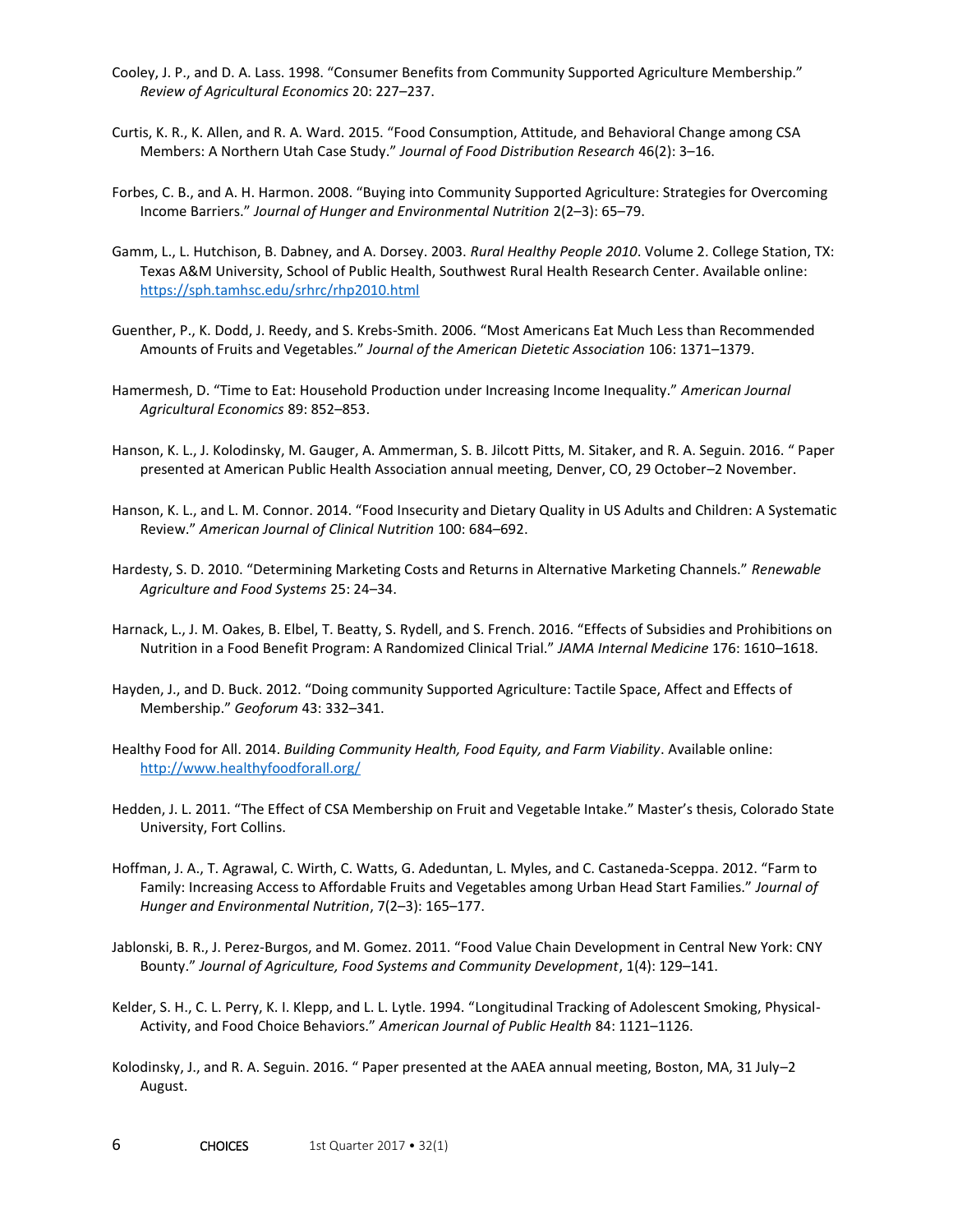- Kolodinsky, J., A. Goldstein, J. Hyman, and E. Roche. 2009. "Household Food and Beverage Purchasing." *Journal of the American Dietetic Association* 9: 982–983.
- Kolodinsky, J. M., and A. B. Goldstein. 2011, "Time Use and Food Pattern Influences on Obesity." *Obesity* 19: 2327– 2335.
- Lallukka, T., Pitkäniemi, J., Rahkonen, O., Roos, E., Laaksonen, M., and Lahelma, E. 2010." The Association of Income with Fresh Fruit and Vegetable Consumption at Different Levels of Education." *European Journal of Clinical Nutrition* 64: 324–327.
- Larson, N. I., M. T. Story, and M. C. Nelson. 2009. "Neighborhood Environments: Disparities in Access to Healthy Foods in the US." *American Journal of Preventive Medicine* 36: 74–81.
- Ledoux, T. A., M. D. Hingle, and T. Baranowski. 2011. "Relationship of Fruit and Vegetable Intake with Adiposity: A Systematic Review." *Obesity Reviews* 12(501): e143-e150.
- LeRoux, M. N., T. M. Schmit, M. Roth, and D. H. Streeter. 2010. "Evaluating Marketing Channel Options for Small-Scale Fruit and Vegetable Producers." *Renewable Agriculture and Food Systems* 25: 16–23.
- Lin, B.-H., and R. M. Morrison. 2002. "Higher Fruit Consumption Linked with Lower Body Mass Index." *Food Review*. 25(3): 28–32.
- Liu, J.-H., S. J. Jones, H. Sun, J. C. Probst, A. T. Merchant, and P. Cavicchia. 2012. "Diet, Physical Activity, and Sedentary Behaviors as Risk Factors for Childhood Obesity: An Urban and Rural Comparison." *Childhood Obesity* 8: 440–448.
- Lobmayer, P., and R. G. Wilkinson. 2002. "Inequality, Residential Segregation by income, and Mortality in US Cities." *Journal of Epidemiology and Community Health* 56(3): 183–187.
- Low, S. A., and S. Vogel. 2011. *Direct and Intermediated Marketing of Local Foods in the United States*. Washington, DC: U.S. Department of Agriculture, Economic Research Service, Economic Research Report 128, November.
- Low, S. A., A. Adalja, E. Beaulieu, N. Key, S. Martinez, A. Melton, A. Perez, K. Ralston, H. Stewart, S. Suttles, S. Vogel, and B. B.R. Jablonski. 2015. *Trends in U.S. Local and Regional Food Systems*. Washington, DC: U.S. Department of Agriculture, Economic Research Service, Administrative Publication 68.
- Lutfiyya, M. N., L. F. Chang, and M. S. Lipsky. 2012. "A Cross-Sectional Study of Us Rural Adults' Consumption of Fruits and Vegetables: Do They Consume at Least Five Servings Daily?" *BMC Public Health* 12: 280.
- McCormack, L. A., M. N. Laska, N. I. Larson, and M. Story. 2010. "Review of the Nutritional Implications of Farmers' Markets and Community Gardens: A Call for Evaluation and Research Efforts." *Journal of the American Dietetic Association* 110: 399–408.
- McKinnon, R. A., J. Reedy, S. L. Handy, and A. B. Rodgers. 2009. "Measuring the Food and Physical Activity Environments: Shaping the Research Agenda." *American Journal of Preventive Medicine* 36: S81–S85.
- Mikkilä, V., L. Räsänen, O. Raitakari, P. Pietinen, and J. Viikari. 2004. "Longitudinal Changes in Diet from Childhood into Adulthood with Respect to Risk of Cardiovascular Diseases: The Cardiovascular Risk in Young Finns Study." *European Journal of Clinical Nutrition* 58: 1038–1045.
- Morgan, E. H., K. Hanson, S. B. Jilcott Pitts, J. Kolodinsky, M. Sitaker, A. Ammerman, R. A. Seguin. 2016. "." Paper presented at American Public Health Association annual meeting, Denver, CO, 29 October–2 November.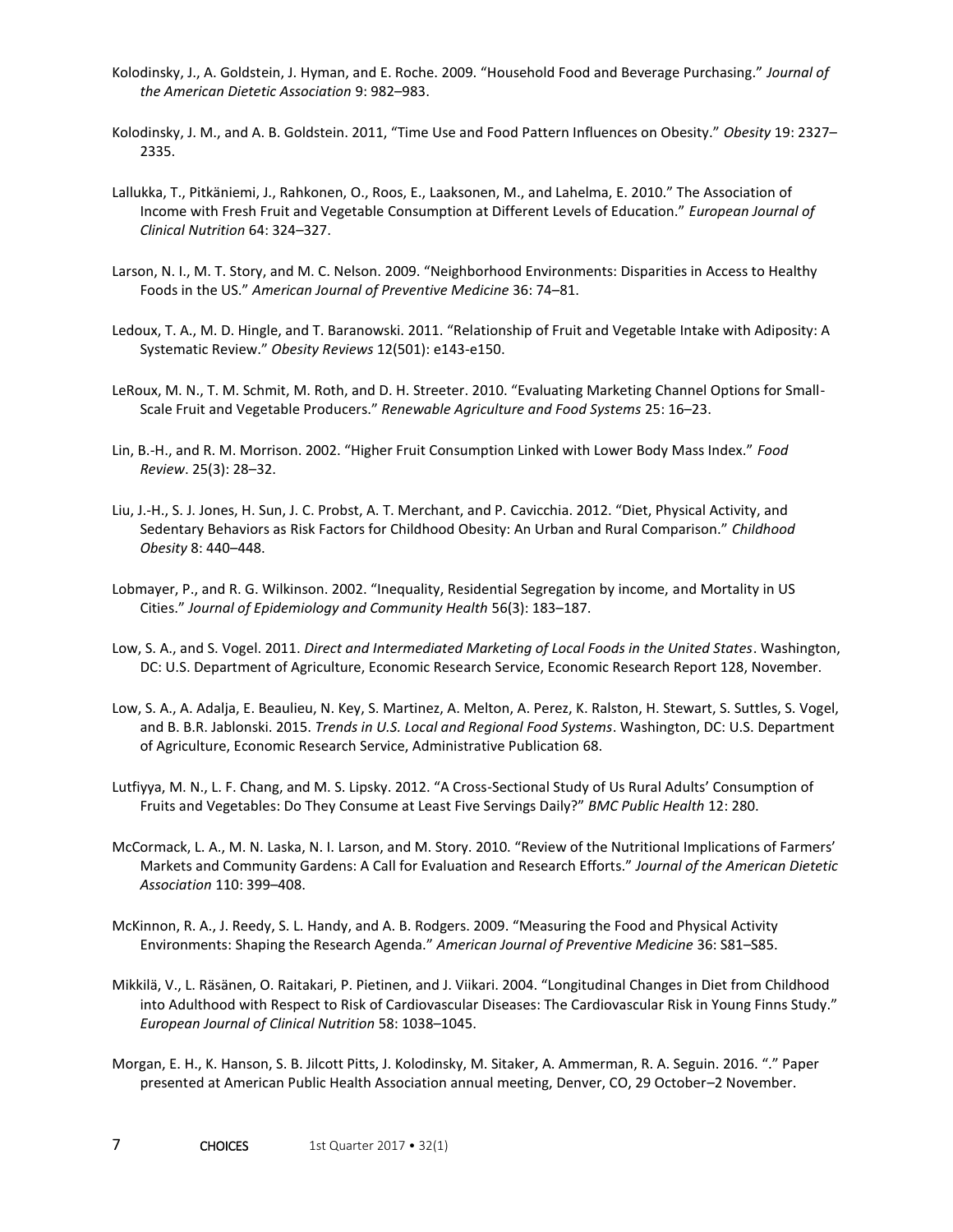- Mytton, O. T., K. Nnoaham, H. Eyles, P. Scarborough, and C. N. Mhurchu. 2014. "Systematic Review and Meta-Analysis of the Effect of Increased Vegetable and Fruit Consumption on Body Weight and Energy Intake." *BMC Public Health* 14,: 886.
- Nesheim, M. C., M. Oria, and P. T. Yih, eds. 2015. *A Framework for Assessing Effects of the Food System*. Washington, DC: National Academies Press.
- National Institutes of Health, National Institute of Diabetes and Digestive and Kidney Diseases. 2012. *Overweight and Obesity Statistics*. Available online:<http://win.niddk.nih.gov/statistics/>
- Northeast Organic Farming Association of Vermont. 2014. *The Vermont Farm Share Program*. Available online: <http://nofavt.org/programs/farm-share>
- Ogden, C. L., M. D. Carroll, B. K. Kit, and K. M. Flegal. 2014. "Prevalence of Childhood and Adult Obesity in the United States, 2011–2012." *Journal of the American Medical Association* 311: 806–814.
- Perez, J., P. Allen, and M. Brown. 2003. *Community Supported Agriculture on the Central Coast: The CSA Member Experience.* Santa Cruz, CA: UC-Santa Cruz, The Center for Agroecology and Sustainable Food Systems, Research Brief 1, Winter.
- Poti, J. M., K. J. Duffey, and B. M. Popkin. 2014. "The Association of Fast Food Consumption with Poor Dietary Outcomes and Obesity among Children: Is It the Fast Food or the Remainder of the Diet?" *American Journal of Clinical Nutrition* 99: 162–171.
- Quandt, S. A., J. Dupuis, C. Fish, and R. B. D'Agostino, Jr. 2013. "Feasibility of Using a Community-Supported Agriculture Program to Improve Fruit and Vegetable Inventories and Consumption in an Underresourced Urban Community." *Preventing Chronic Disease* 10: 1–9.
- Rolls, B. J., J. A. Ello-Martin, and B. C. Tohill. 2004. "What Can Intervention Studies Tell Us about the Relationship between Fruit and Vegetable Consumption and Weight Management?" *Nutrition Reviews* 62: 1–17.
- Russell, W. S., and L. Zepeda. 2008. "The Adaptive Consumer: Shifting Attitudes, Behavior Change and CSA Membership Renewal." *Renewable Agriculture and Food Systems* 23: 136–148.
- Sabih, S., and L. Baker. 2000. "Alternative Financing in Agriculture: A Case for the CSA Method." *Acta Horticulturae* 524: 141–148.
- Saulny, S. 2008, July 10. "Cutting Out the Middlemen, Shoppers Buy Slices of Farms." *New York Times*, p. A1.
- Seguin, R. A., and J. Kolodinsky. 2016. " Paper presented at the National Association of Community Development Extension Professionals annual meeting, Burlington, VT, 26–29 June.
- Seguin, R. A., A. S. Ammerman, K. L. Hanson, S. B. Jilcott Pitts, J. Kolodinsky, and M. H. Sitaker. 2016. "." Paper presented at the Society for Nutrition Education and Behavior annual meeting, San Diego, CA, 30 July–2 August.
- Sitaker, M., J. Kolodinsky, S. Jilcott Pitts, and R. Seguin 2014. "Do Entrepreneurial Food Systems Innovations Impact Rural Economies and Health? Evidence and Gaps." *Journal of Entrepreneurship* 7(2): 4–15.
- Stagl, S. 2002. Local Organic Food Markets: Potentials and Limitations for Contributing to Sustainable Development." *Empirica* 29: 145–162.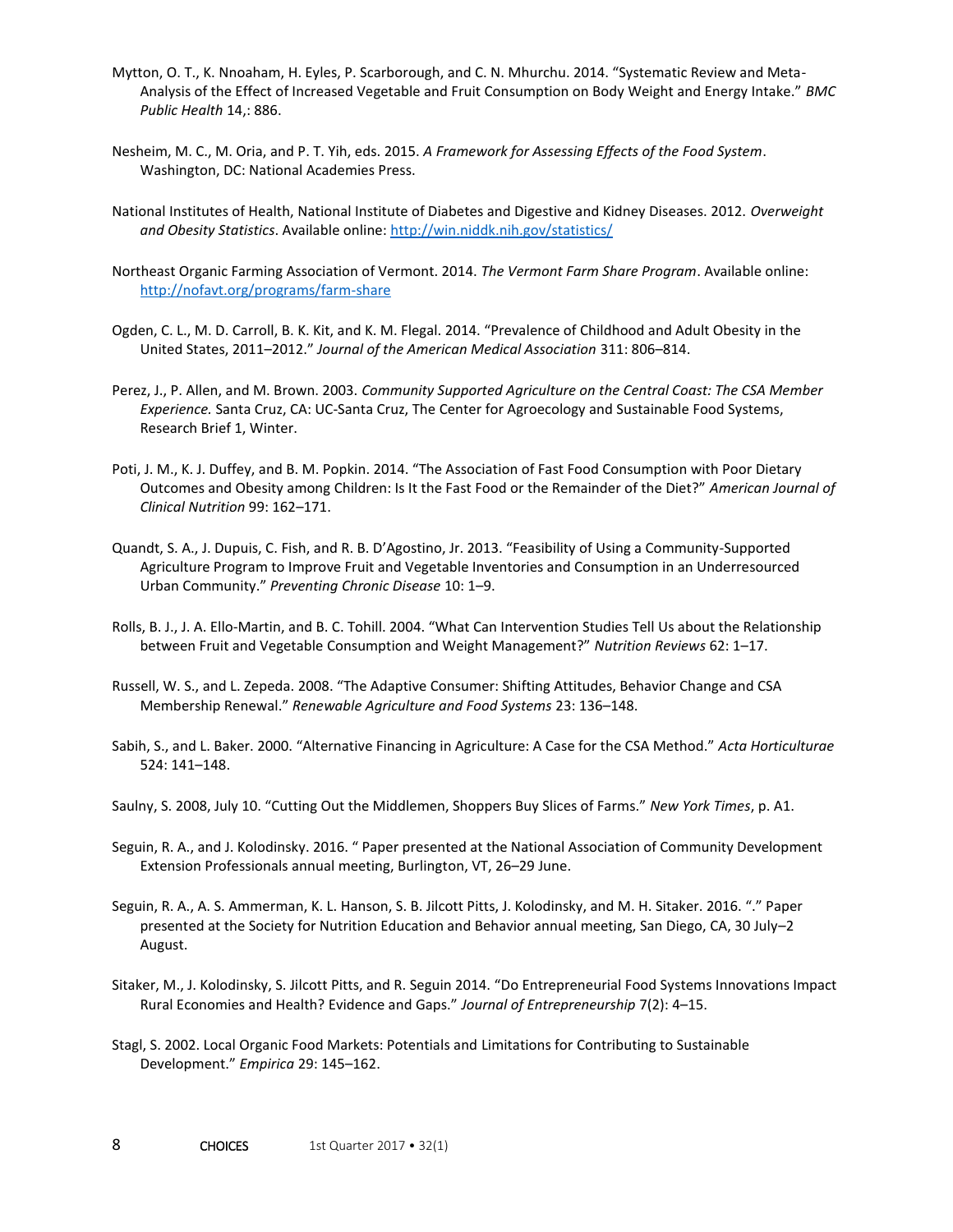- Sturm, R. 2005. "Economics and Physical Activity: A Research Agenda." *American Journal of Preventive Medicine* 28: 141–149.
- Tohill, B. C., J. Seymour, M. Serdula, L. Kettel-Khan, and B. J. Rolls. 2004. "What Epidemiologic Studies Tell Us about the Relationship between Fruit and Vegetable Consumption and Body Weight." *Nutrition Reviews* 62: 365– 374.
- U.S. Department of Agriculture. 2014. *USDA Strategic Plan, FY 2014–2018*. Available online: http://www.usda.gov/documents/usda-strategic-plan-fy-2014-2018.pdf
- U.S. Department of Agriculture, Economic Research Service. 2014. *Poverty Overview*. Available online: [http://www.ers.usda.gov/topics/rural-economy-population/rural-poverty-well-being/poverty](http://www.ers.usda.gov/topics/rural-economy-population/rural-poverty-well-being/poverty-overview.aspx#.U3P4BfldWrE)[overview.aspx#.U3P4BfldWrE](http://www.ers.usda.gov/topics/rural-economy-population/rural-poverty-well-being/poverty-overview.aspx#.U3P4BfldWrE)
- U.S. Department of Agriculture and U.S. Department of Health and Human Services. 2010. *Dietary Guidelines for Americans 2010*. Available online[: https://health.gov/dietaryguidelines/2010/](https://health.gov/dietaryguidelines/2010/)
- Uribe, A. L. M., D. M. Winham, and C. M. Wharton. 2012. "Community Supported Agriculture Membership in Arizona. An Exploratory Study of Food and Sustainability Behaviours." *Appetite* 59: 431–436.
- Wang, W., J. Kolodinsky, and R. A. Seguin. 2016. "Identifying Reasons for Attrition from Subsidized Community Supported Agriculture Membership among Limited Resource Populations." Paper presented at the Agriculture, Food and Human Values Society annual meeting, Scarborough, ON, Canada, 22–25 June.